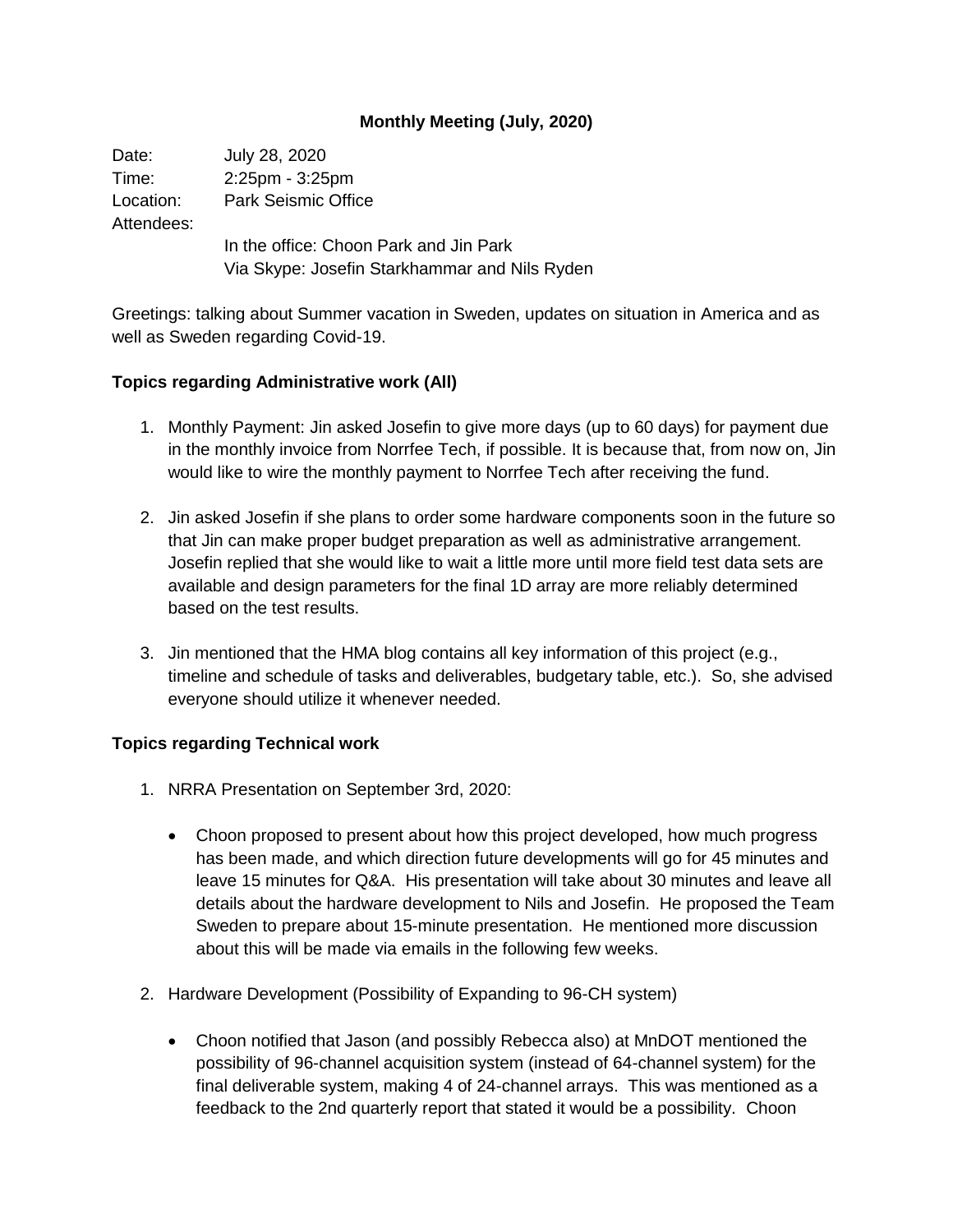indicated that Jason and he basically discussed administrative aspects (e.g., budgetary aspects) if that will be the case.

- Choon asked Josefin if it will be possible to expand current system to a 96-channel system one and how much additional budget will be necessary. Josefin replied it is possible and will cost between \$10K and \$15K more. All agreed that it is too early at this moment to discuss this topic yet. But, all will take it as a possibility along the way.
- 3. Field Data Collected on a New Asphalt Road (July 22nd, 2020)
	- Choon mentioned the data quality was excellent in general with well development of Lamb waves throughout all 48 channels. Josefin and Nils agreed that it was surprisingly good quality, especially considering the high temperature ( $>$  30 $\degree$ C) at the time of survey, which must have caused the seismic waves to attenuate severely. Choon was asking what was the main reason for it. Nils replied it must be mainly because of the asphalt road condition that is new with high and homogeneous stiffness distribution and relatively thick (e.g., ~10 cm) thickness, rending the pavement layer to become a good waveguide.
	- Choon asked if the thickness can vary much (e.g.,  $> 10\%$ ) because of unexpected conditions during construction (e.g., machine calibration, hidden subsurface conditions, etc.). Nils replied it is very unlikely because the asphalt materials are expensive and the construction companies do their best to avoid such results by executing all means pre and during the construction. Nils replied that, nonetheless, no one knows exactly about the consistency in stiffness and thickness of the new asphalt layer.
	- Nils mentioned that they plan to run a similar survey on a "not-so-good" road in the near future to compare the seismic waves.
	- Choon asked if this seismic approach will find its best utility on this kind of new roads, instead of old ones. Nils replied it should be the case at MnDOT because they will use this approach mainly on newly built asphalt pavements on major highways that need to be renovated every 1-2 years for QA/QC purposes. He mentioned it is critical to do the QA/QC at the right time, not too late, to save cost.
	- Choon asked about the recent field testing, especially about the two impact balls front and back of the array. He was wondering if both can trigger recording. Nils replied both can do. Choon asked how to handle those records of forward- and reverse-impact shots coming from slightly different locations. Nils mentioned both sets should be used to display two separate velocity (Vs) sections so that one can examine if there were any noticeable differences between the two. The examination should tell if there were any influences of tilted array. Choon asked about the survey speed, and Nils replied it was about 30-35 KPH (15-25 MPH). Choon mentioned the triggering at the center channel (e.g., 24th channel) maybe more effective for both forward and reverse shots.
	- Nils mentioned it was relatively windy and the data were still in good quality.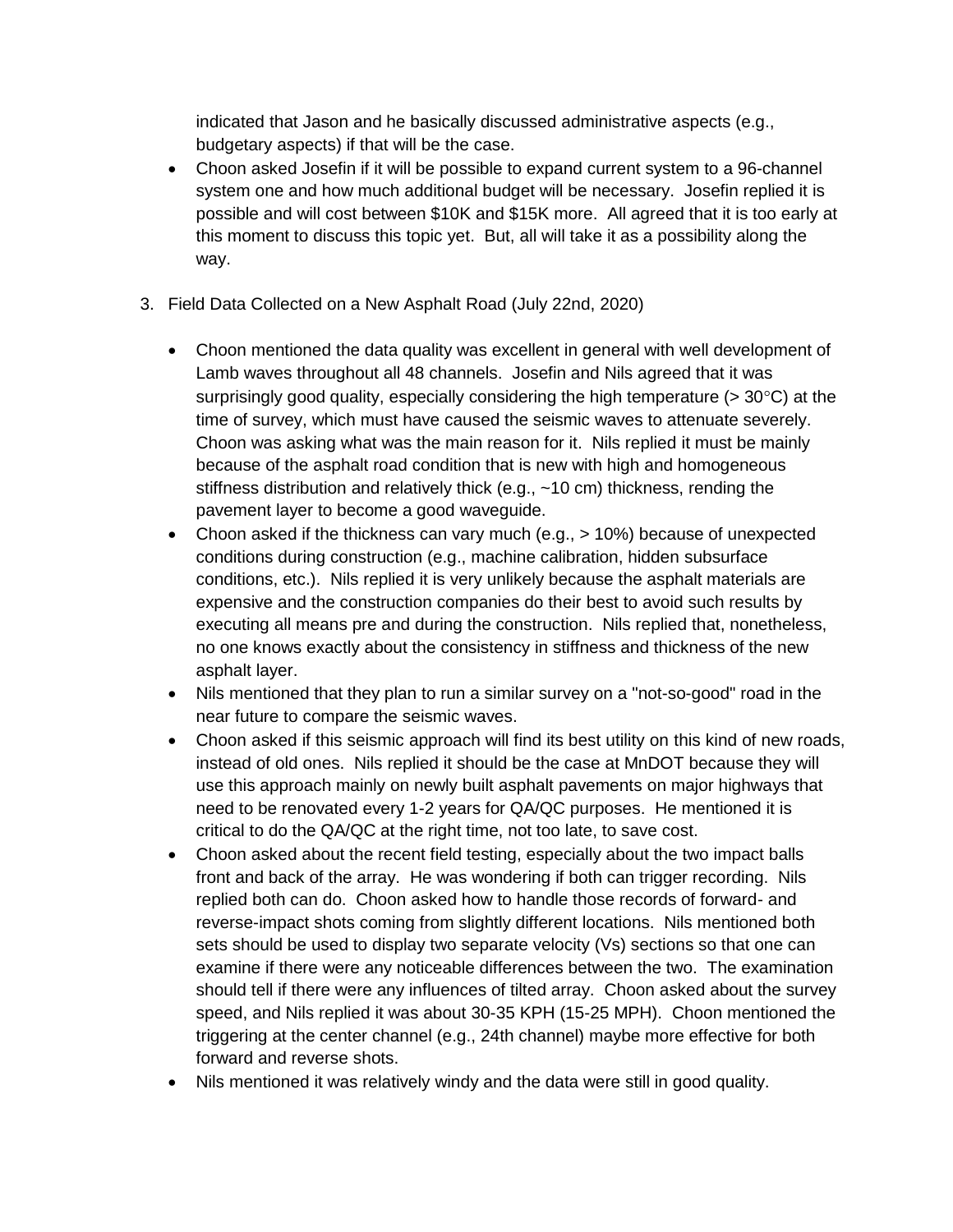- Choon mentioned that this data set generated good curved part of A0 curve at low frequencies (e.g., < 10 kHz) and wondered what contributed to it. Nils commented that it was not always easy to observe it from his past experience. But, he thinks it needs a laterally homogeneous layer in both velocity (Vs), i.e., materials, and thickness and this new "fresh" pavement met such conditions. He also mentioned that when they first tested the microphone array on a glass plate, it generated very nicely developed curved part of A0 curve.
- Choon mentioned that presence of this curved part can also be used as a quality measurement in the future that can tell how homogeneous the pavement layer is. So, it is another important property of pavement that this approach can provide.
- As Jin mentioned any possibility of more hardware components purchase in the near future, Josefin and Nils replied that they would wait a little more until they come up with more reliable parameters for the 1D array configuration. They plan to go for, at least, two more field surveys to collect more diverse data sets.
- Nils and Josefin mentioned that they are now considering to make a separate vehicle (e.g., a small cart) to be pulled by car that carries all multiple (e.g., 4) arrays because they would be too heavy to be carried by current bike rack. Considering all of these, a new budget proposal for the hardware should be made in the near future.
- Josefin mentioned that the finalized system that includes the possible cart may face some difficulties in custom clearance. Choon mentioned that we can discuss it with MnDOT at that time.
- Josefin asked if there is timeline for the hardware development. Choon mentioned that it was included the original proposal posted online and the 1D system is supposed to be ready for the 1st joint-field-test (JFT) scheduled on October, 2020. Jin asked if software development has to be closely linked to the pace of hardware development. Choon mentioned it does not have to be because field data sets previously collected can always be used as sample data sets.
- Nils mentioned that getting more data sets is the highest priority at this moment to finalize the optimum configuration of 1D array. Diverse data sets should be collected under different temperatures and pavement qualities. He mentioned that in this sense he plans to collect a data set over a concrete bridge where a new pavement was built.
- Choon asked Josefin if the final acquisition software will be a regular executable without any dependency on LabVIEW. Josefin replied it will be the case. But, it will need several library components to be installed to run the hardware properly that can be downloaded from the NI site. Choon mentioned his ACQ part of the software will be delivered to Josefin before the JFT on October.
- Choon mentioned that an amended budget proposal should be made within next 1-2 months so that either reallocation of budget or request of additional budget can be made on time.
- Nils mentioned that simply for the NRRA presentation we should not make hasty decision on the final configuration of system; e.g., number of channels per array, number of arrays, distance between arrays, etc. Instead, we should present there